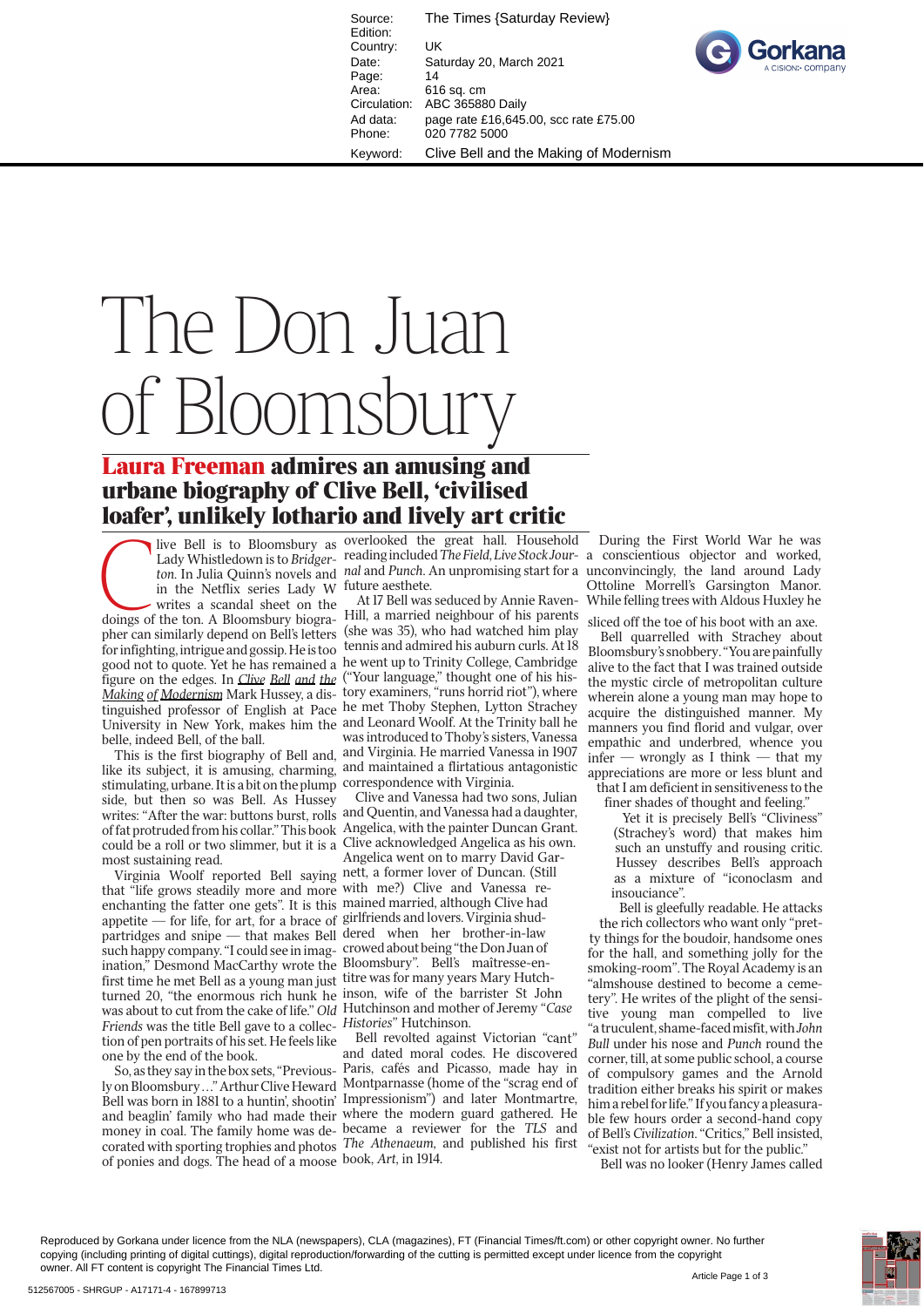Source: The Times {Saturday Review} Edition: Country: UK<br>Date: Sat Saturday 20, March 2021 Page: 14<br>Area: 61 Area: 616 sq. cm<br>Circulation: ABC 36588 ABC 365880 Daily Ad data: page rate £16,645.00, scc rate £75.00 Phone: 020 7782 5000 Keyword: Clive Bell and the Making of Modernism



him a "quite dreadful-looking little stoopshouldered, long-haired, third-rate" man), but he was a marvellous talker. A marvellous lover too, by the sound of it. "One would not say Clive was handsome," wrote Bertha Penrose, who had an affair with him when she was 28 and he was 44, "nor classically proportioned, but his physical ways with one were thrilling. He knew exactly how and when to kiss me, when and how to stroke, to coax, to light one's cigarette, to tumble or ruffle one." Gosh.

In *Who's Who* Bell gave his profession as "highly civilised loafer". He was the model for Bacchus in the National Gallery's mosaic. At 63 he was still dancing at the Gargoyle Club, sharing the floor with Lucian Freud and Francis Bacon, somewhat the odd one out in his winged collar and black tie. He died aged 83 in 1964 and minded the post-Second World War "loss of elegance... the suppressing of the first rate". "Do you realise," he railed, "that we live at best by BBC standards?"

In the Fifties the New York art critic Aline Louchheim took Bell to the Whitney Museum to see what he would make of contemporary American painting. "Some people," she wrote, "skirt the edges of galleries, examining each work cautiously, with the attentive air of a furniture buyer in a merchandise showroom." Bell swooped on paintings he admired "with the decisiveness of a seagull", certain of his catch. It makes you long to be taken round a gallery by Bell. This book is the next best thing.



**Clive Bell and the Making of Modernism**<br>A Biography A Biography *by Mark Hussey*

**Bloomsbury, 592pp; £30**

**Bell was no looker, but he was a marvellous lover, by the sound of it**



Reproduced by Gorkana under licence from the NLA (newspapers), CLA (magazines), FT (Financial Times/ft.com) or other copyright owner. No further copying (including printing of digital cuttings), digital reproduction/forwarding of the cutting is permitted except under licence from the copyright owner. All FT content is copyright The Financial Times Ltd.